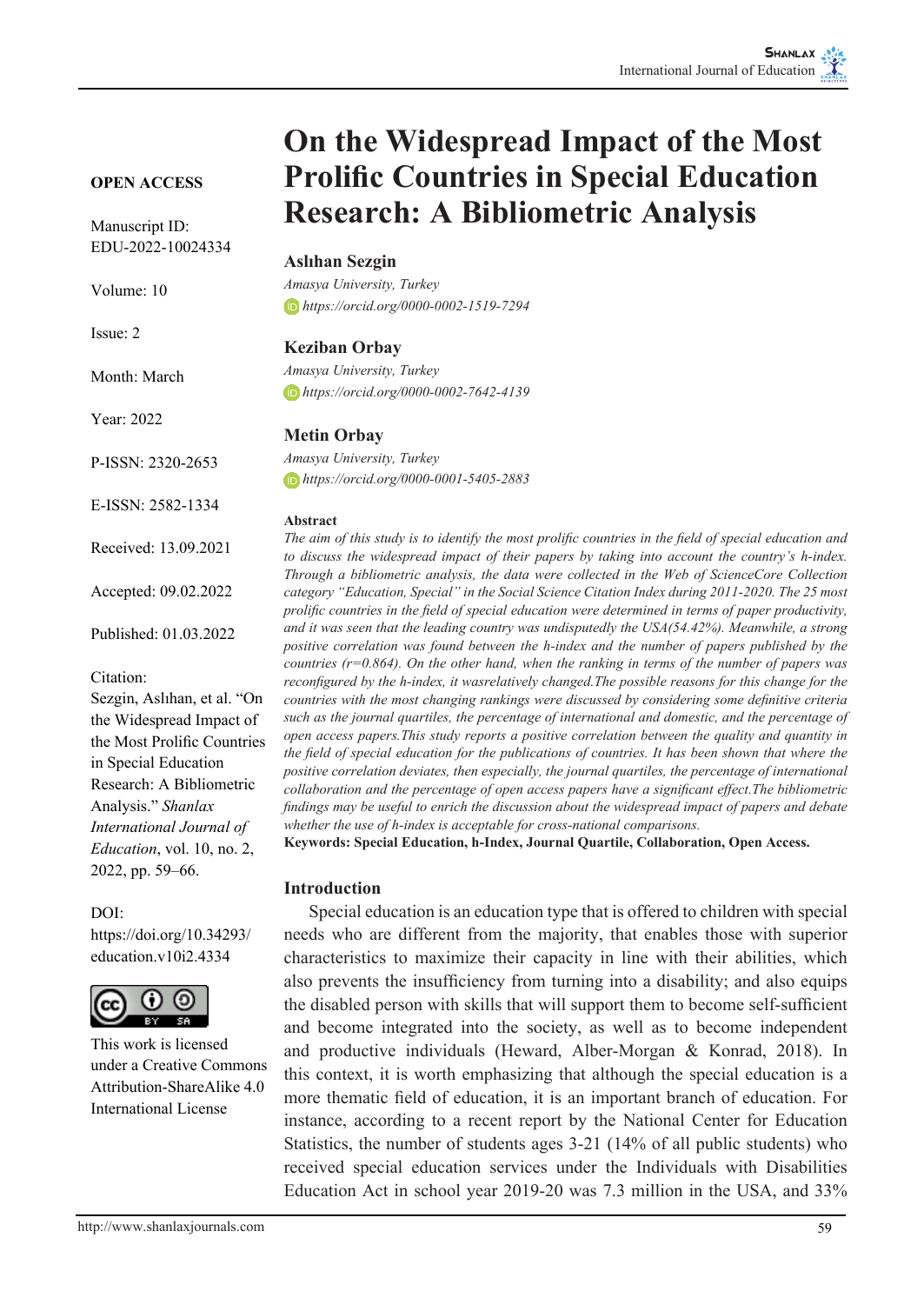of them of had specific learning disabilities (NCES, 2021). As a result of the increasing interaction of the special education field with other disciplines, as well as its wide content and internationalization in the field (Heward, Alber-Morgan & Konrad, 2018); academic journals, which are among the official communication languages of science, have come to the forefront more than ever in the process of spreading and using the information produced in the field (Örnek, Miranda & Orbay, 2021).On the other hand, with the rise in the number of researchers and journals (Fire & Guestrin, 2019), the competitive atmosphere has prompted debates over "publish or perish!" and "quality or quantity" (Civera, Lehmann, Paleari & Stockinger, 2020; McGrail, Rickard & Jones, 2006; Van Dalen, 2021). Therefore, following the publications and analyzing the widespread effects in academic journals in the field of special education, is a prerequisite to understanding the level of expansion of the field and the collaboration with other disciplines. As a result, categorizing data rather than dealing with it in bulk allows for better analysis and the acquisition of the right, dependable, and adequate information required. The bibliometric analysis method, which was first defined by Pritchard (1969), is one of the methodologies that may be utilized for this purpose. Bibliometric studies are those that indicate the present status, orientation, and progress of research in a discipline's current literature (Donthu et al., 2021; Merigó & Yang, 2017; Tsay & Shu, 2011).

Nowadays, the papers published in journals are indexed in the Web of Science Core Collection (WoS-CC) database are predominantly accepted in the academic community as quality research; and as a result, this database is frequently used in the bibliometric analysis (Birkle, Pendlebury, Schnell & Adams, 2020). Several citation indexes in the WoS-CC are created, but the most popular is the journal impact factor (Garfield, 1972). Although there is a great interest in journal impact factors within the research ecosystem, issues such as the skewness in citation distribution, the inclusion of the journal selfcitation, and the limitation of the citation window to two years, cause the use of journal impact factorto be intensely discussed (Lariviere & Sugimoto, 2019). New indicators have been developed to be used as an

alternative or in combination with the journal impact factor (Lariviere & Sugimoto, 2019). Among these alternative indicators, perhaps the h-index is the most popular (Hirsch, 2005), which was originally developed for evaluating researchers and attracted great interest in the literature. After a short time, it has been extended to include the academic output and the widespread effects of publications by researchers or countries (Schubert & Schubert, 2019).

Meanwhile, some of the components that affect the widespread effect of research can be listed as; the journal impact factors, in other words, the journal quartile ranking (Q) (Miranda & Garcia-Carpintero, 2018; Miranda & Garcia-Carpintero, 2019; Orbay, Miranda & Orbay, 2020; Orbay, Karamustafaoğlu & Miranda, 2021), the level of domestic and international collaborations in the articles (Bai et al. 2021, Kwiek, 2018), and the percentage of open access articles (Piwowar et al., 2018),etc.

In the WoS-CC database, journals in the field of special education are indexed in the "Education, Special" category (from now on the SE category) in the Social Sciences Citation Index (SSCI). The SE category is described as *"covering resources that are concerned with the education and development of persons with special needs, including the gifted as well as those with learning disabilities"* (Clarivate Analytics, 2021).

Most of the studies in the field of education have focused on a specific topic or subfield (Huang et al., 2020; Ivanovic & Ho, 2019). To the best of the author's knowledge, the complete bibliometric analysis on the field of special education that gives a holistic review of the publications for the most prolific countries and discusses the widespread impact of these papers does not exist in the literature.

The aim of this study is to identify the most prolific countries in the field of special education based on the WoS-CC between 2011 and 2020 through bibliometric analyses and to discuss the widespread impact of their papers by taking into account the country's h-index.

In academic specialties such as special education research, many stakeholders in the profession have an interest in reliable and accurate measurements of the quality of papers. Therefore, bibliometrics are often used to guide readers, academic institutes,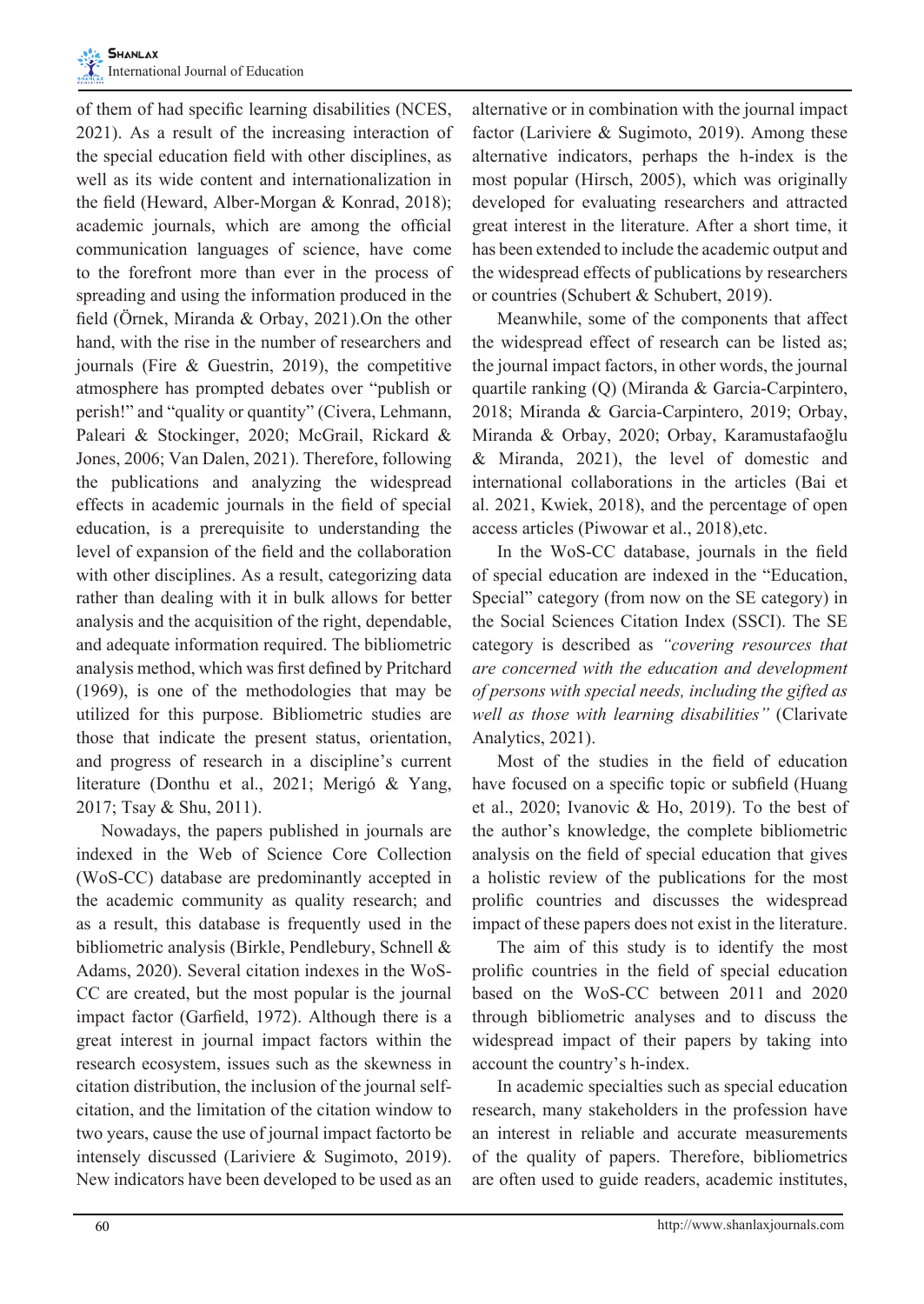countries, and researchers to analyze academic excellent of research and individual papers.

# **Methods**

**Research/Study Design**: This study used a literature database to do a bibliometric analysis of a specific category.

**Data/Statistical Analysis**: The data were collected from the SE category of SSCI in the WoS-CC and In Cites databases on August 26, 2021. The timespan was from 2011 to 2020.A total of 21344 documents were found in the first search, but after excluding unrelated documents such as out of category and no author/anonymous documents, a total of 20831 documents were analyzed in the SE category. Of the remaining documents, there was a total of 15188 articles (68.45%) and reviews (4.46%), representing 72.91% of all the documents. The types of other important documents were 18.36% meeting abstracts, 4.03% editorial materials, and 2.37% book reviews. Throughout the study, only 'articles' and 'reviews' document types were considered, categorized under the term 'papers'. The publication language of all these papers was English. Descriptive statistics were applied, and IBM SPSS Statistics Software version 20 was used for the analysis.

**Visualization**: VOS viewer 1.6.13 was used to analyze and illustrate bibliometric maps connected to scientific affairs using data collected from the WoS-CC (Van Eck & Waltman, 2010).

**Ethics Statement**: This study is based on a literature database; therefore, there is no need to ethical approval.

## **Results and Discussion**

The change in the total number of papers for the SE category in the 2011-2020 period was shown in Figure 1. As shown in Figure 1, the growth rate showed a zigzag pattern. Meanwhile, a very weak correlation was found between the time period and the number of papers published  $(R2=0.05)$ . On the other hand, Hu, Leydesdorff and Rousseau (2020) found that the whole WoS-CC database showed a yearly increase. In fact, an exponential growth curve provides a better fit although the increases are roughly linear (over R2=0.95). It shows that productivity is very limited in the SE category compared to the whole WoS database.



# **Figure 1: The Annual Distribution of Papers for the SE Category During 2011-2020**

When the general situation of the papers published in the 2011-2020 period is observed, a total of 102 countries/regions (hereafter referred to as 'countries' for simplification) were counted, and the top 25 most prolific countries for the SE category were listed with the county's h-index in Table 1. As shown in Table 1, each country is a member of at least one of the OECD, G20, or EU memberships. Therefore, the common denominator is that they are industrialized, developed, or developing countries. The USA is the undisputed leading country in the field of special education in terms of both the number of published papers (54.42%of TP) and the widespread impact of the publications (h-index=89), followed by England (9.03%, h=52), Australia (7.34%, h=45), and Netherlands (5.23%, h=49), respectively.

**Table 1: Top 25 Most Prolific Countries of Papers for the SE Category During 2011-2020**

| Country     | PN   | $%$ of TP | h-index | Rank (PN) | Rank (h-index) |
|-------------|------|-----------|---------|-----------|----------------|
| <b>USA</b>  | 8263 | 54.42     | 89      |           |                |
| England     | 1372 | 9.03      | 52      |           |                |
| Australia   | 1115 | 7.34      | 45      |           |                |
| Netherlands | 793  | 5.23      | 49      |           |                |
| Canada      | 757  | 4.98      | 43      |           |                |
| Italy       | 459  | 3.02      | 40      |           |                |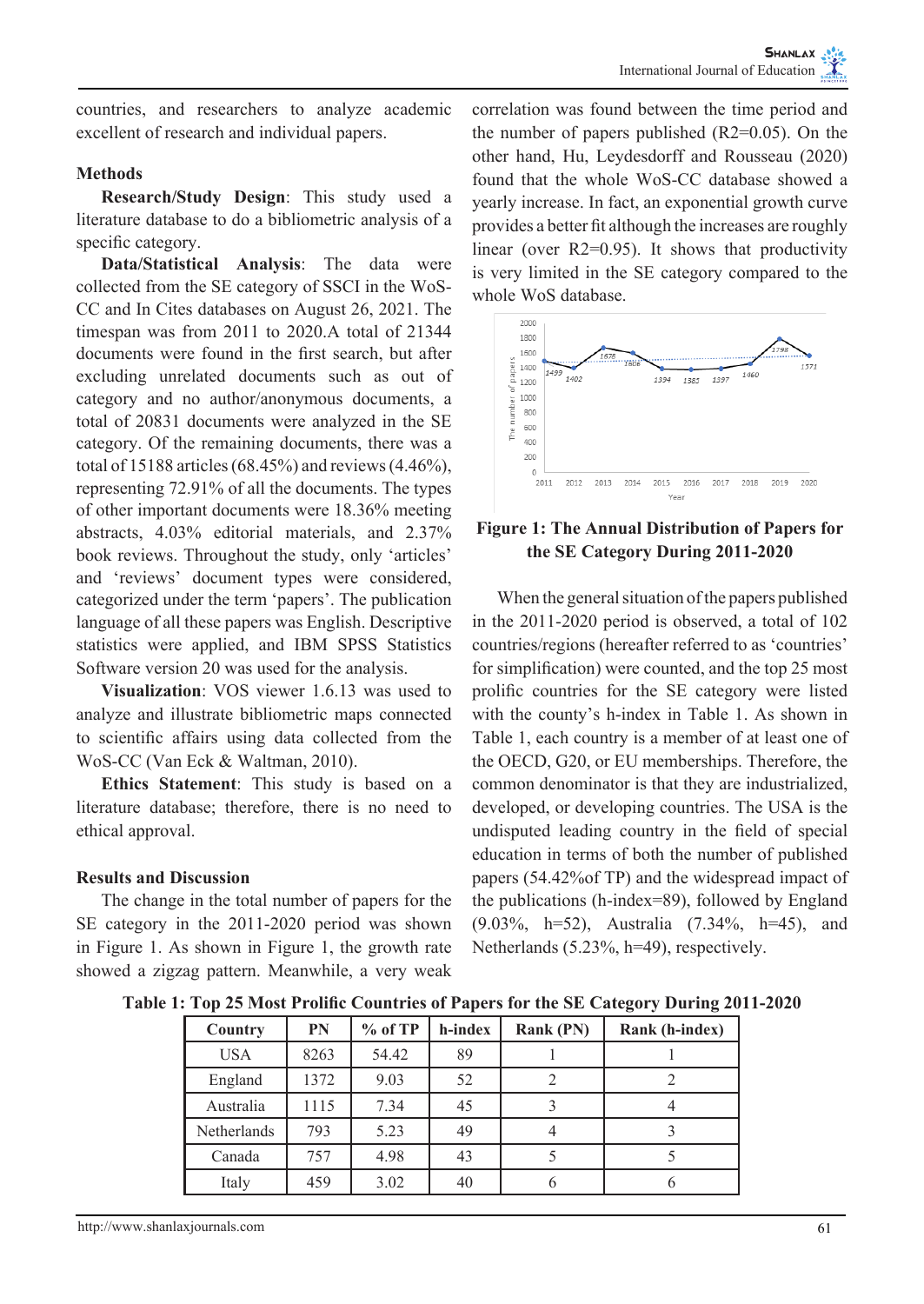| Taiwan        | 418 | 2.73 | 34 | 7  | 8  |
|---------------|-----|------|----|----|----|
| Spain         | 379 | 2.49 | 29 | 8  | 14 |
| China         | 375 | 2.47 | 28 | 9  | 15 |
| Israel        | 361 | 2.37 | 31 | 10 | 12 |
| Belgium       | 311 | 2.04 | 38 | 11 | 7  |
| Germany       | 266 | 1.75 | 32 | 12 | 9  |
| Ireland       | 258 | 1.69 | 31 | 13 | 11 |
| Sweden        | 237 | 1.56 | 31 | 14 | 10 |
| Scotland      | 229 | 1.50 | 27 | 15 | 16 |
| New Zealand   | 214 | 1.40 | 30 | 16 | 13 |
| France        | 203 | 1.33 | 25 | 17 | 17 |
| Norway        | 166 | 1.09 | 22 | 18 | 19 |
| Japan         | 153 | 1.01 | 21 | 19 | 21 |
| Turkey        | 150 | 0.98 | 18 | 20 | 24 |
| Wales         | 145 | 0.95 | 23 | 21 | 18 |
| South Korea   | 135 | 0.88 | 18 | 22 | 23 |
| <b>Brazil</b> | 128 | 0.84 | 21 | 23 | 20 |
| Greece        | 117 | 0.77 | 18 | 24 | 22 |
| Finland       | 113 | 0.74 | 17 | 25 | 25 |

PN, Paper Number; TP, Total Paper.

Using the data in Table 1, a strong positive correlation is found between the h-index and the number of papers published by the countries (*Pearson's correlation r = 0.864*). As can be clearly seen from Table 1 and Figure 2, despite the strong positive correlation between the countries' h-index and the number of papers, it is seen that some countries' places have changed sharply when the papers are reordered according to their h-index values, which is accepted as a measure of the widespread effect of the papers. From these countries,while China (-6), Spain (-6) and Turkey (-4) have regressed to lower ranks, on the other hand, countries such as Belgium (+4), Sweden (+4), New Zealand  $(+3)$ , and Wales  $(+3)$  have elevated to higher rankings.



**Figure 2: Log-Transformed Number of Papers and h-index of the Top 25 Countries**

For countries whose rankings have changed sharply; the journal quartiles (Q) of the journals, the level of domestic and international collaborations in the publications  $(DC\%$  and  $IC\%)$ , and the percentage of open access (OA%) papers are given in Figure 3-6.





As can be seen from Figure 3; papers from Belgium, Sweden, New Zealand, and Wales were published in journals with a high impact value compared to Spain, China, and Turkey. As expected, the average citation rates by papers published in Q1 and Q2 quartile journals were higher than in Q3 and Q4 quartile journals (Huang, 2016; Liu, Guo & Zuo, 2018; Miranda & Garcia-Carpintero, 2019; Orbay,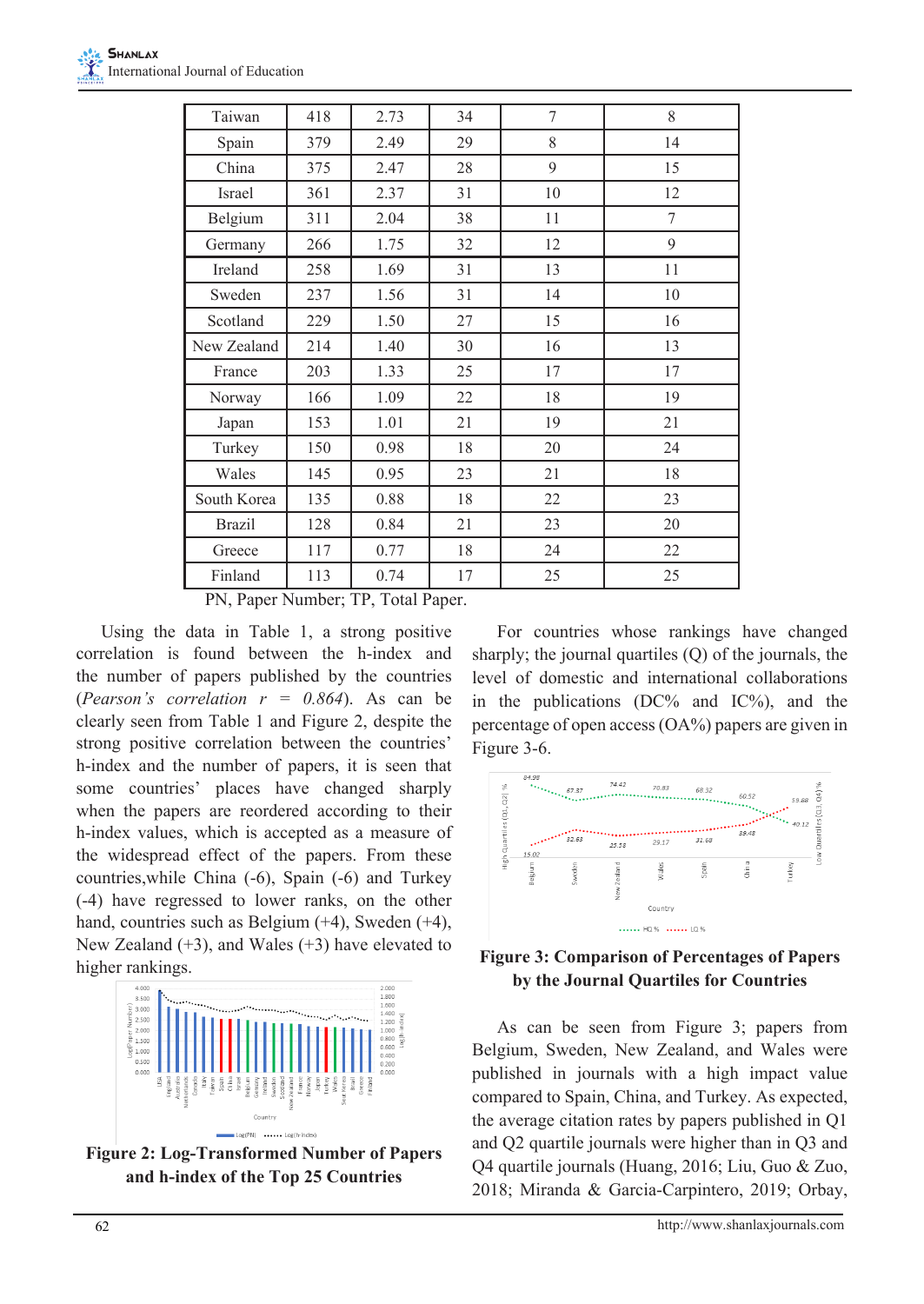Miranda & Orbay, 2020; Orbay, Karamustafaoğlu & Miranda, 2021). As a natural consequence of this, it can be interpreted that they receive more citations, and their h-index values increase. On the other hand, the distribution of the papers in the SE category in the 2011-2020 period by quarter isrespectively: 42.64% Q1, 19.91% Q2, 19.16% Q3, and 18.29% Q4.Based on this data, it can be concluded that journals with the highest impact factors (62.55% (Q1, Q2)) publish much more papers than journals with the lowest impact factor  $(37.45\%)(Q3, Q4)$ in the SE category.This finding is consistent with previous studies (Huang, 2016; Liu, Guo & Zuo, 2018; Miranda & Garcia-Carpintero, 2019; Orbay, Karamustafaoğlu & Miranda, 2021; Örnek, Miranda & Orbay, 2021).



**Figure 4: Comparison of the Percentage of Domestic and International Collaborations**

As can be seen from Figure 4, while New Zealand is by far the leader in terms of international cooperation, the international collaboration levels of Belgium, Sweden, and China are higher than Wales and Turkey. On the other hand, while the percentage of domestic collaboration in the SE category is 46.04% for the period of study, the percentage of international cooperation is at the level of 15.58%. Meanwhile, in order to better understand the parties in international collaboration, the network visualization map shown in Figure 5 is created using data from 44 countries with at least 20 papers. In Figure 5, the circle's size shows the large number of papers, the thickness of the lines indicates the strength of collaboration, and the colors indicate the cluster of collaboration. When the cluster structures that have been formed are examined, geographical neighbourhoods draw attention to collaborations.

For example, while Wales mostly cooperates with leading neighbours such as England, Ireland, and Scotland; China is in intense collaboration with Singapore, Taiwan, and Canada.



**Figure 5: The Social Network of Collaboration between Countries in the ES Category**

The percentage change of open access papers, which means free to read online, either on the publisher website or in an OA repository (Piwowar et al., 2018), is given in Figure 6. As can be seen in Figure 6, Sweden and Wales are the leading countries in terms of open access paper percentage when compared to other countries. China, Turkey, and New Zealand, on the other hand, published relatively low rates in terms of the percentage of open access papers. Moreover, the percentage of open access papers in the SE category for the period studied is at the level of (20.02%). It should be noted that OApapers are more advantageous in terms of being read and therefore cited (Piwowar et al., 2018; Piwowar, Priem & Orr, 2019).



**Figure 6: Comparison of Change of the Percentage of Open Access Papers**

## **Conclusion**

It should be noted that evaluating the quality of papers has not been a simple task. Therefore, the trade-off between quality and quantity in the academic ecosystem has long been discussed. In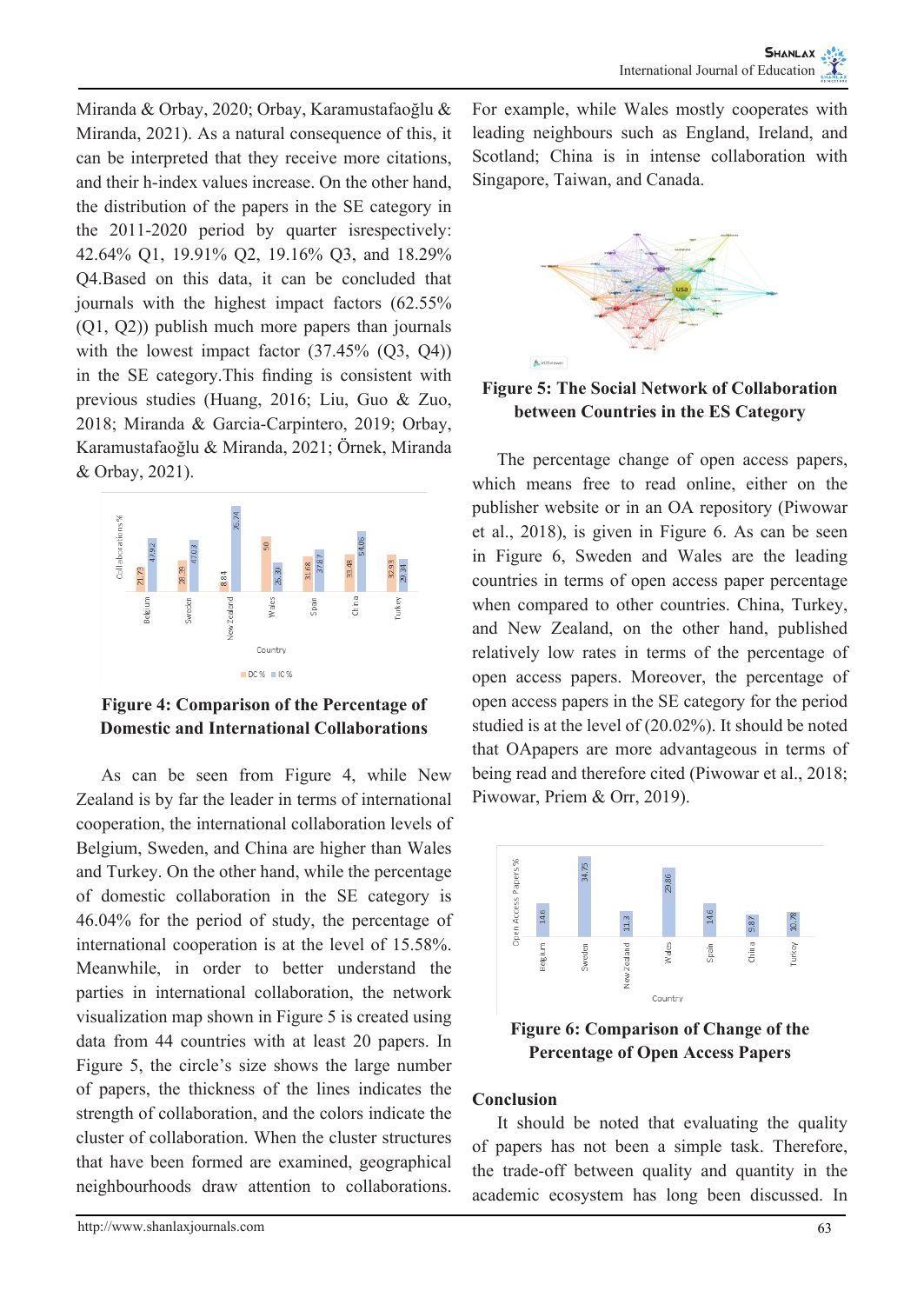recent years, the h-index has become a consistent estimation tool for the country's overall scientific achievements in a specific field since it includes the total number of publications and citations. That is to say, it is designed to assess both the quality and quantity of scientific papers in a cumulative approach. Using this approach, this study reports a positive correlation between the quality and quantity in the field of special education of the publications of countries. It has been shown that where the positive correlation deviates, then especially the journal quartiles (Q), the level of international  $collaboration(IC%)$  and the percentage of open access papers (OA%) have a significant effect.

The USA is the undisputed leading country in terms of both the number of the published papers and the h-index. However, the results showed that the countries with the highest number of publications were not those that made the most impact in terms of the widespread impact of the publications (h-index). In this regard, Belgium, Sweden, New Zealand, and Wales were among the most successful countries while China, Spain, and Turkey were far lower in both cases. These findings also showed that small, well-governed countries with a long history of democracy were better at turning economic success into high-quality science, as indicated by Allik, Lauk and Realo (2020).

Finally, the bibliometric findings for special education research may be beneficial in furthering the argument over the general influence of papers and whether the use of the h-index is acceptable for cross-national comparisons.

**Research limitations/implications**: Despite several notable contributions, this study had a few limitations. First, only bibliometric data from the WoS-CC was used; as a result, several important papers might have been missed in this study. Second, this study only examined the special education studies published in the SSCI and all of them are in the English language. Important special education studies in other languages (such as German, Chinese and French) are not included. Third, this study analyzed 'articles and reviews' document types in the field of special education, since it was believed that the dataset predominantly represented the industry standard, even though other datasets are emerging. Finally, the number of citations used in bibliometric indicators is a time-dependent and can change over time. Based on the limitations listed above, future study might expand the coverage of databases to include others, such as ERIC or Scopus.

## **Acknowledgments**

The authors would like to thank the anonymous referees for their useful comments and insightful suggestions.

## **References**

- Allik, Juri, et al. "Factors Predicting the Scientific Wealth of Nations." *Cross-Cultural Research*, vol. 54, no. 4, 2020, pp. 364-97.
- Bai, Xiaomei, et al. "Quantifying Scientific Collaboration Impact by Exploiting Collaboration-Citation Network." *Scientometrics*, vol. 126, 2021, pp. 7993- 8008.
- Birkle, Caroline, et al. "Web of Science as a Data Source for Research on Scientific and Scholarly Activity." *Quantitative Science Studies*, vol. 1, no. 1, 2020, pp. 363-76.
- Civera, Alice, et al. "Higher Education Policy: Why hope for Quality when Rewarding Quantity?." *Research Policy*, vol. 49, no. 8, 2020.
- *Clarivate Analytics Help Center*. https://mjl. clarivate.com/help-center
- Donthu, Naveen, et al. "How to conduct a Bibliometric Analysis: An Overview and Guidelines." *Journal of Business Research*, vol. 133, 2021, pp. 285-96.
- Fire, Michael, and Carlos Guestrin. "Overoptimization of Academic Publishing Metrics: Observing Goodhart's Law in Action." *GigaScience*, vol. 8, no. 6, 2019.
- Garfield, Eugene. "Citation Analysis as a Tool in Journal Evaluation." *Science*, vol. 178, 1972, pp. 471-79.
- Heward, William, et al. *Exceptional Children: An Introduction to Special Education*. Pearson, 2018.
- Hirsch, J.E. "An Index to Quantify an Individual's Scientific Research Output." *Proceedings*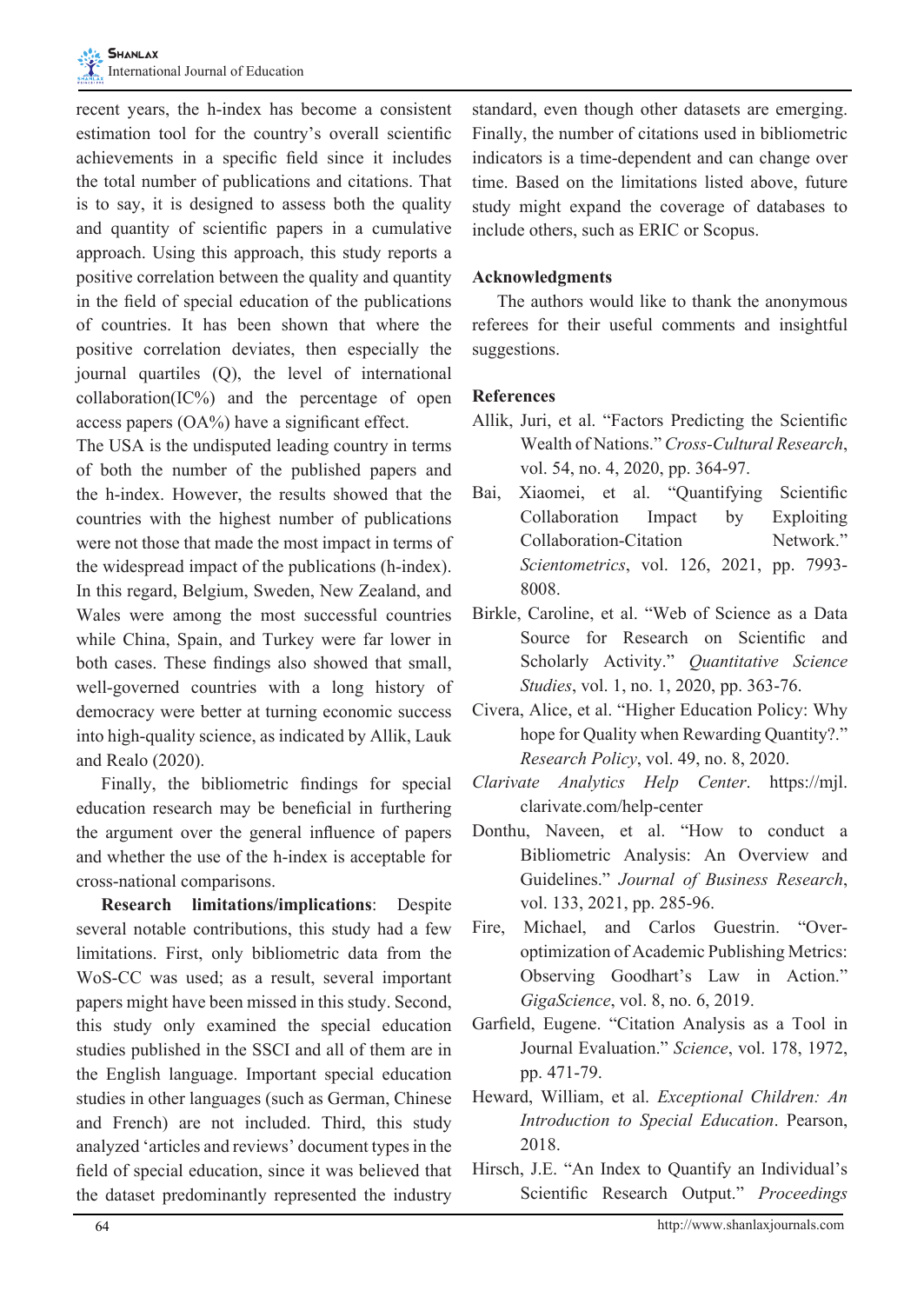*of the National Academy of Sciences*, 2005, pp. 16569-16572.

- Rousseau, Ronald, et al. "Exponential Growth in the Number of Items in the WoS." *ISSI Newsletter*, vol. 16, no. 2, 2020, pp. 32-38.
- Huang, Cui, et al. "Evolution of Topics in Education Research: A Systematic Review using Bibliometric Analysis." *Educational Review*, vol. 72, no. 3, 2020, pp. 281-97.
- Huang, Ding-Wei. "Positive Correlation between Quality and Quantity in Academic Journals." *Journal of Informetrics*, vol. 10, no. 2, 2016, pp. 329-35.
- Ivanovic, Lidija, and Yuh-Shan Ho. "Highly Cited Articles in the Education and Educational Research Category in the Social Science Citation Index: A Bibliometric Analysis." *Educational Review*, vol. 71, no. 3, 2019, pp. 277-86.
- Kwiek, Marek. "International Research Collaboration and International Research Orientation: Comparative Findings about European Academics." *Journal of Studies in International Education*, vol. 22, no. 2, 2018, pp. 136-60.
- Lariviere, Vincent, and Cassidy R. Sugimoto. "The Journal Impact Factor: A Brief History, Critique, and Discussion of Adverse Effects." *Springer Handbook of Science and Technology Indicators*, edited by Wolfgang Glänzel, et al., Springer, 2019, pp. 3-24.
- Liu, Fang, et al. "High Impact Factor Journals have more Publications than Expected." *Current Science*, vol. 114, no. 5, 2018, pp. 955-56.
- McGrail, Matthew R., et al. "Publish or Perish: A Systematic Review of Interventions to Increase Academic Publication Rates." *Higher Education Research & Development*, vol. 25, no. 1, 2006, pp. 19-35.
- Merigó, Jose M., and Jian-Bo Yang. "A Bibliometric Analysis of Operations Research and Management Science." *Omega*, vol. 73, 2017, pp. 37-48.
- Miranda, Ruben, and Esther Garcia-Carpintero. "Overcitation and overrepresentation of Review Papers in the Most Cited Papers."

*Journal of Informetrics*, vol. 12, no. 4, 2018, pp. 1015-30.

- Miranda, Ruben, and Esther Garcia-Carpintero. "Comparison of the Share of Documents and Citations from Different Quartile Journals in 25 Research Areas." *Scientometrics*, vol. 121, 2019, pp. 479-501.
- "Students with Disabilities." *National Center for Education Statistics (NCES)*, https://nces. ed.gov/programs/coe/indicator/cgg
- Orbay, Keziban, et al. "Building Journal Impact Factor Quartile into the Assessment of Academic Performance: A Case Study." *Participatory Educational Research*, vol. 7, no. 2, 2020, pp. 1-13.
- Orbay, Metin, et al. "Analysis of the Journal Impact Factor and Related Bibliometric Indicators in Education and Educational Research Category." *Education for Information*, vol. 37, no. 3, 2021, pp. 315-36.
- Örnek, Funda, et al. "Investigating the Journal Impact Factor of Special Education Journals Indexed in the Social Sciences Science Edition from Web of Science." *Journal of the American Academy of Special Education Professionals*, 2021, pp. 110-32.
- Piwowar, Heather, et al. "The Future of OA: A Large-scale Analysis Projecting Open Access Publication and Readership." *BioRxiv*, 2019.
- Piwowar, Heather, et al. "The State of OA: a Large-Scale Analysis of the Prevalence and Impact of Open Access Articles." *PeerJ*, 2018.
- Pritchard, Alan. "Statistical Bibliography or Bibliometrics?" *Journal of Documentation*, vol. 25, 1969, pp. 348-49.
- Schubert, Andras, and Gabor Schubert. "All Along the h-index-Related Literature: A Guided Tour." *Springer Handbook of Science and Technology Indicators,* edited by Wolfgang Glänzel, et al., Springer, 2019, pp. 301-34.
- Tsay, Ming-Yueh, and Zhu-yee Shu. "Journal Bibliometric Analysis: A Case Study on the Journal of Documentation." *Journal of Documentation*, vol. 67, no. 5, 2011, pp. 806-22.
- Van Dalen, Hendrik P. "How the Publish-or-perish